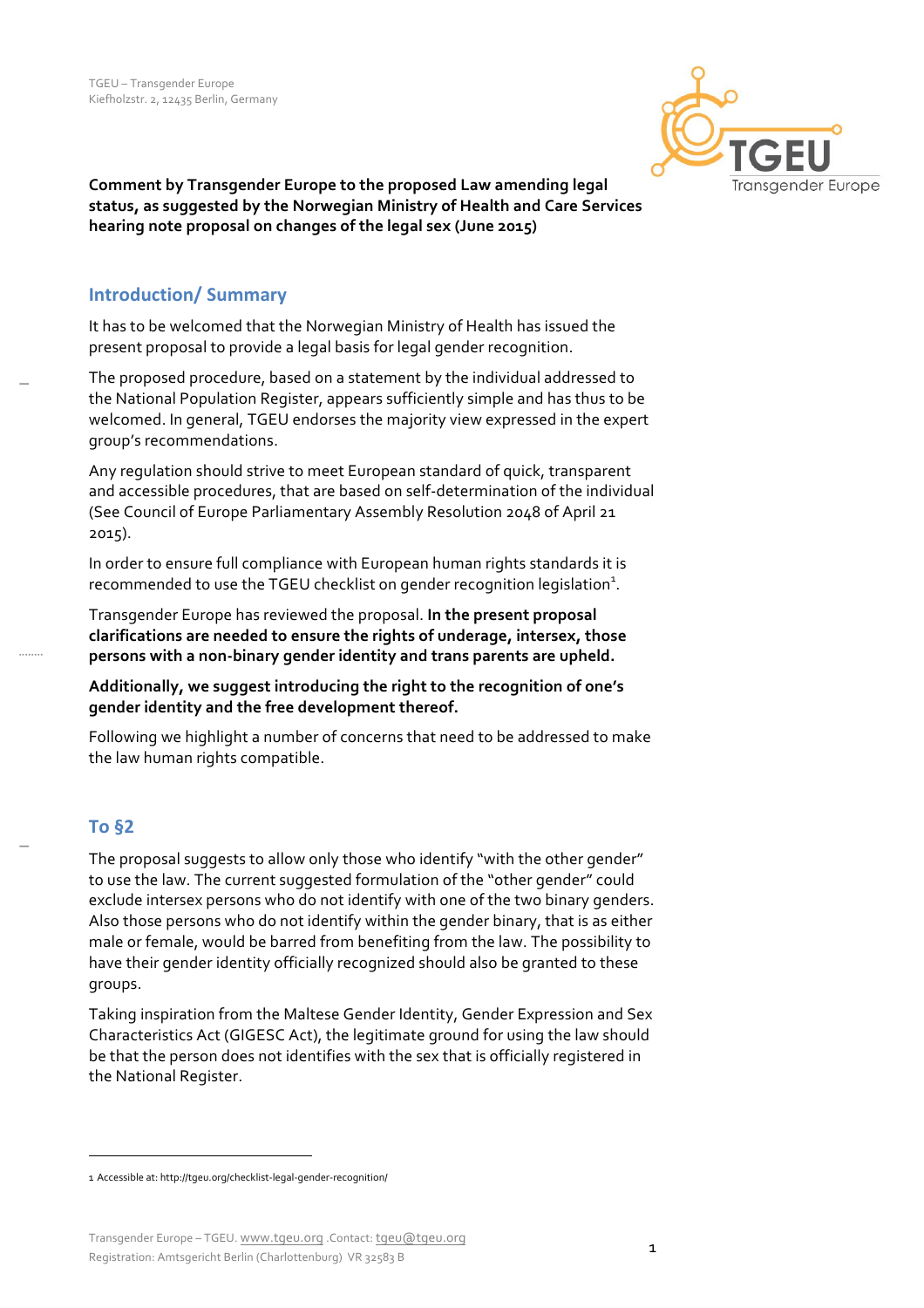

The legislator should take inspiration from the Parliamentary Assembly of the Council of Europe suggesting that member states *consider including a third gender option in identity documents for those who seek it* (PACE Resolution 2048(2015), Para 6.2.4.).

## **To §3**

This proposed provision for a repeated change of registered sex becomes obsolete if incompliance with the registered sex as the basis for a decision.

# **To §4**

The proposal foresees that from age 16 an individual can apply for a legal change. At age  $7 - 16$  years an application can only be filed with full parental consent. Before age 7 a change is only possible for intersex children upon medical certification. The suggestion to distinguish between different age groups of minors in their ability to make use of the law should be critically re**examined.**

Each child has the right not to be discriminated on grounds of age or gender identity. According to the UN Convention on the Rights of the Child states must protect the best interest of the child. Article 3 holds that children must be heard in all decisions that concern them. Regarding underage trans persons seeking legal gender recognition, the Parliamentary Assembly of the Council of Europe notably calls upon its member states to "ensure that the best interests of the child are a primary consideration in all decisions concerning children" (PACE Resolution 2048(2015), Para 6.2.5).

Applying formalistic age brackets do not take into account the individual situation and the evolving capacities of an individual child. Independent of parental dissent a child should have the possibility to have their gender identity legally recognized. The age limitations should be dropped or, taking inspiration from Malta or Argentina, a procedure should be developed respecting the different development stages of a child.

Child rights advocates support gender recognition that is accessible for trans youth as they often experience hostile environments, including rejection from their parents, resulting in increased levels of distress, depression and even suicidal tendencies. See for instance the Advice of the Ombudsman for Children on the General Scheme of the Gender Recognition Bill 2013 from October 2013<sup>2</sup>.

<sup>&</sup>lt;u> 1989 - Jan Samuel Barbara, margaret e</u> 2 Accessible at: http://www.oco.ie/wp-

content/uploads/2014/03/OCOAdviceonGenderRecognitionBill2013.pdf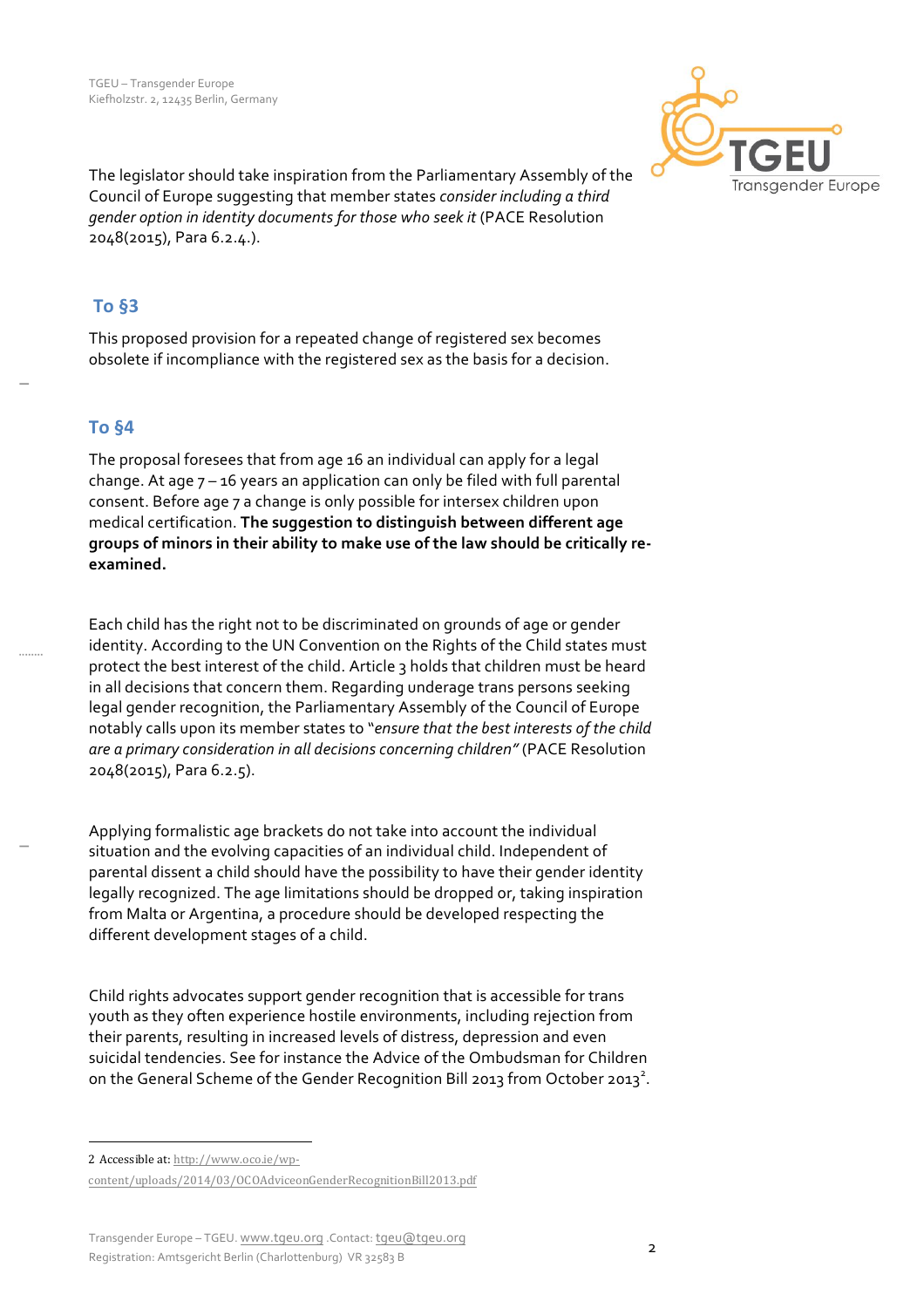

It is a positive step to recognize the need for intersex children to be given the choice and time to make decisions. However, the suggested age limit of 7 years appears arbitrary, in potential conflict with the living situation of the child and should be extended. Changes in the legal gender might be necessary at a later stage in live, for example when finding out only later about their intersex status. Also, the proposal does not enable intersex persons  $-$  of young or mature age  $$ to have a different gender, other than "male" or "female". The legislators are encouraged to re-examine this issue and ensure that the identity of intersex persons is fully recognized.

It is regrettable that in the case of intersex children the proposal requests medical documentation, ignoring the fact that it is often health professionals who engage in harmful medical interventions modifying sex characteristics of an intersex child. Again, the Maltese law with its provisions to prohibit surgeries on intersex infants and the right for intersex individuals and their families to receive support and information, should serve as a point of departure.

## **To §6**

Whilst the intent to protect rights of trans people as parents has to be welcomed, the proposed formulation leaves room for clarification. The privacy of both trans men who give birth and trans women who beget a child has to be protected, independent of their somatic onset. All relevant documentation should be handled in such a way to respect the trans person's right to privacy and family live. Upon legal gender recognition the entry should correspond to the gender identity of the person and not "out" the parent as being trans. Documents certifying parenthood should thus be adopted avoiding terms such as mother or father and for example could refer only to parent 1 and parent 2.

It needs to be ensured that single-raising trans men who gave birth will be registered as the father of their children without bureaucratic hurdles involving their formerly registered name/ gender. The provision from §2 that the change of legal gender applies to all matters should be also taken into consideration here. This is also in the interest of the child, whose daily care and live should not be disturbed because of documents outing their father as trans.

The proposal refers to those trans persons who legally changed the registered sex but did not undergo gender reassignment treatment. Gender reassignment treatment might consist of different aspects, not all impacting a person's reproductive capacity. Thus, the reference to the lack of gender reassignment treatment in a person should be removed as to ensure that all trans persons who need it could access the law, independent of their medical status. It would also be logical to remove references to medical treatment as the purpose of this legal proposal is to separate legal from medical aspects.